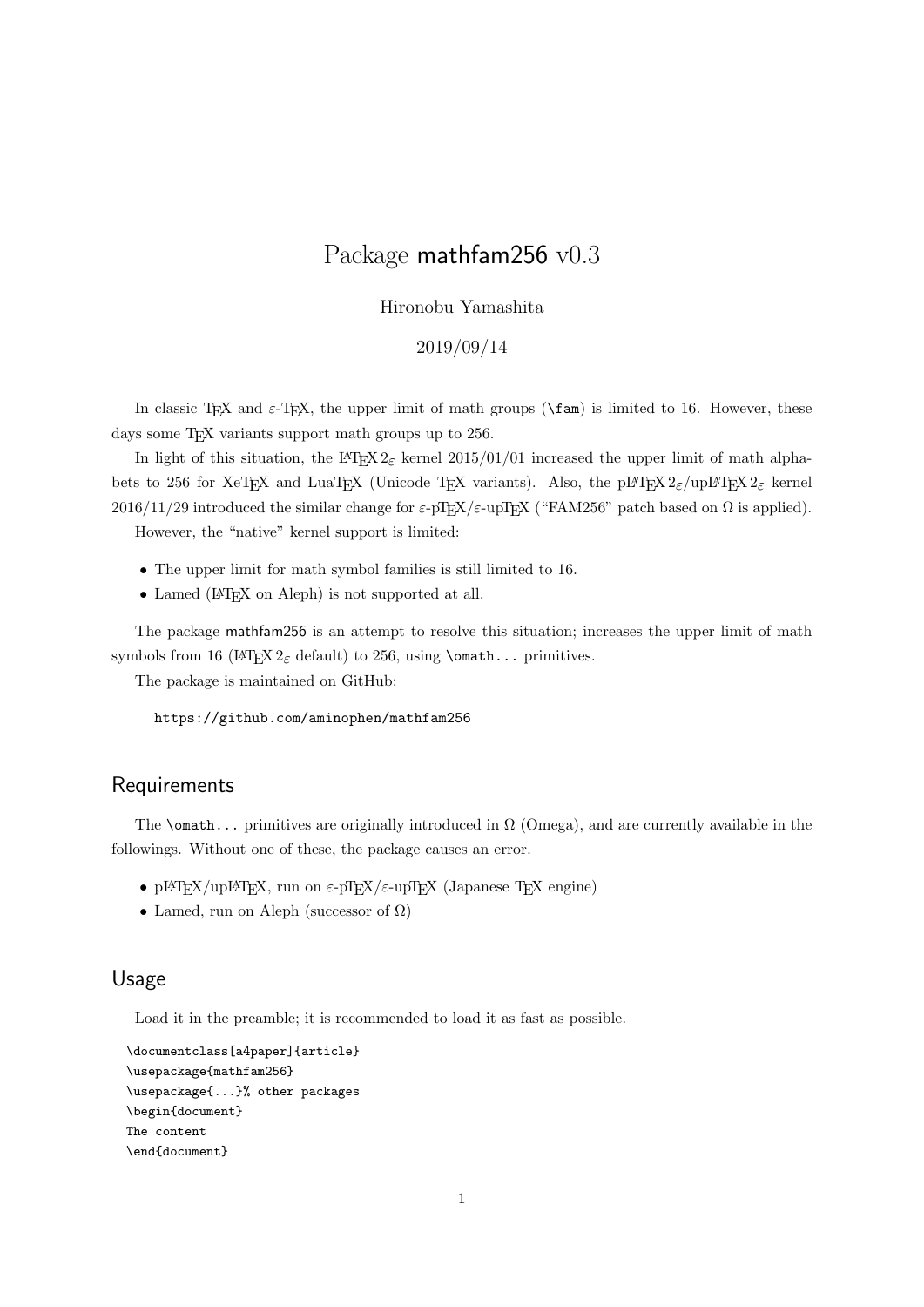オリジナルの TFX や"素"の ε-TFX では、数式ファミリ (\fam) の上限が 16 個に制限されていました。し かし、最近の新しい TEX エンジンの中には、256 個までの数式ファミリをサポートするものが現れています。

この状況を鑑み、L<sup>AT</sup>FX 2<sub></sub> $\varepsilon$  カーネル (2015/01/01 以降) では、Unicode 対応の XeTFX と LuaTFX につい て、数式ファミリ(正確には\DeclareMathAlphebet で使われる数式アルファベット)の上限を 256 に増やし ています。同様に、pLATEX 2*ε*/upLATEX 2*ε* カーネル(2016/11/29 以降)も、Ω ベースのいわゆる「FAM256 パッチ」が適用された *ε*-pTEX/*ε*-upTEX について、数式ファミリの上限を 256 に増やしています。これらに より

! LaTeX Error: Too many math alphabets used in version normal.

というエラーが発生しにくくなっています。

しかし、この"ネイティブな"カーネルのサポートには限界があります:

- *•* 数式シンボルフォントの上限は依然として 16 のままである(安全のため)。
- Lamed (LAT<sub>F</sub>X on Aleph) は全く考慮されていない。

この mathfam256 パッケージは、この状況を改善する試みです。すなわち、Ω 由来の\omath... プリミ ティブを用いて、数式シンボルフォントの上限を 256 に増やします。

### 動作条件

もともと Ω (Omega) に導入された\omath... プリミティブが必要です。これが実装されているのは、以下 のフォーマット(エンジン)です。これ以外でパッケージが使われて場合はエラー終了します。

- pLAT<sub>E</sub>X/upLAT<sub>E</sub>X (ε-pT<sub>E</sub>X/ε-upT<sub>E</sub>X 上で動作)
- Lamed (Ω の後継である Aleph 上で動作)

## 使い方

プリアンブルで読み込みます。なるべく早めに読み込むことをお勧めします。

```
\documentclass[a4paper]{article}
\usepackage{mathfam256}
\usepackage{...}% other packages
\begin{document}
…本文…
\end{document}
```
### 謝辞

本パッケージは [1]~[3] を元に、新しい LATEX に対応させることで作られました。